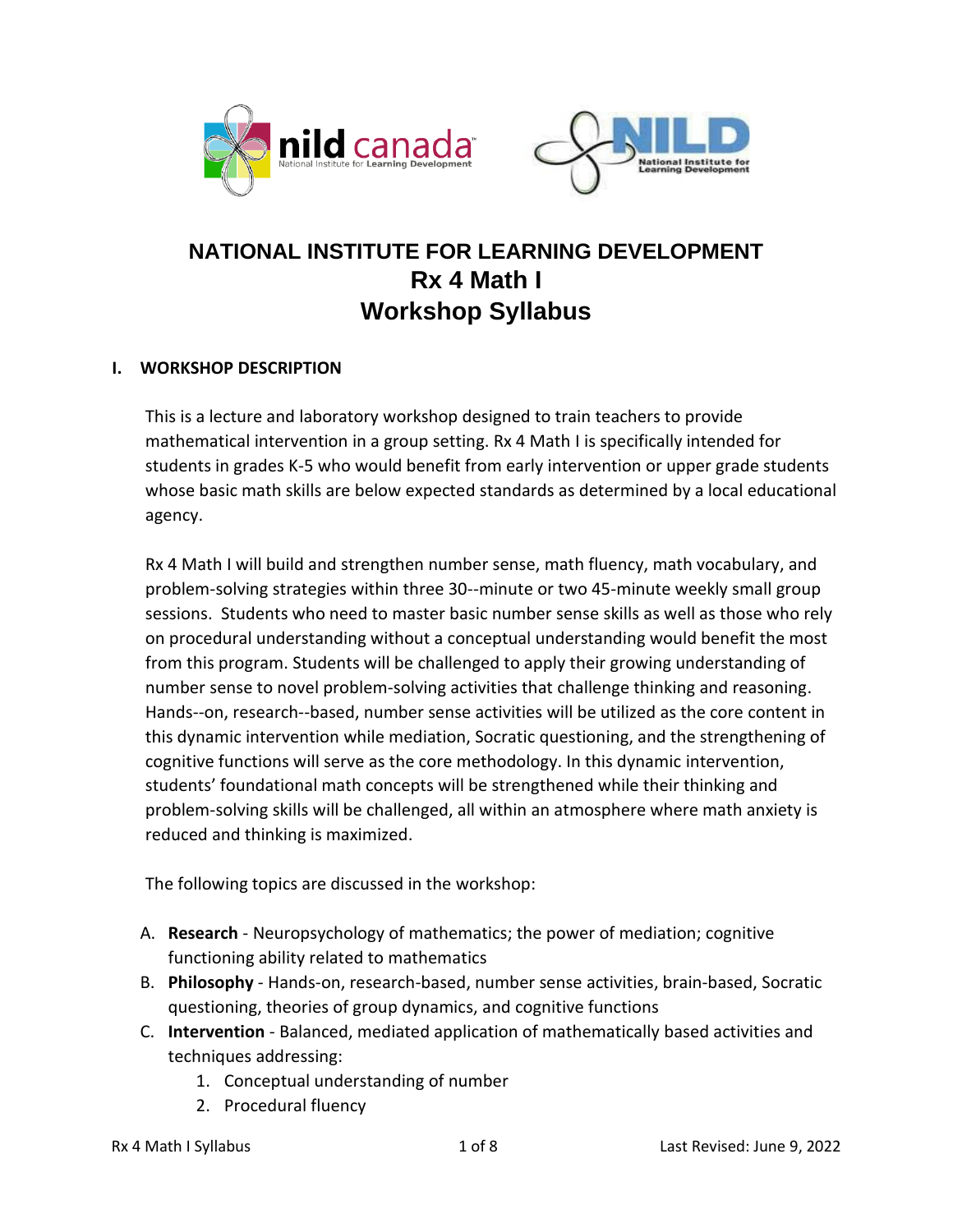- 3. Problem solving skills
- D. **Assessment** Identify specific difficulties with math skills and concepts; gather pre/post data using KTEA III and informal observation

### **II. WORKSHOP OBJECTIVES**

- A. **GENERAL:** Successful completion of this workshop will enable the participant to understand student needs in math based on the four subtypes of math disabilities. It will also enable the participant to understand how to strengthen number sense, develop math fluency, and bolster problem solving skills. He or She will learn how to use the group model for Rx 4 Math I to teach students conceptual, procedural, and problemsolving math skills and strategies to strengthen students' foundational grasp of numbers.
- B. **SPECIFIC:** Upon completion of this workshop, the participant will be able to:
	- 1. Communicate an understanding of the differences between group and individualized interventions
	- 2. Demonstrate an ability to work with groups of 4-6 students in the teaching of basic mathematical skills focused on number sense
	- 3. Communicate the theories of mediated learning in a group setting
	- 4. Design a plan for implementation that would meet the learning needs of a specific group of students

## **III. WORKSHOP RESOURCES**

## A. **REQUIRED:**

- 1. Rx For Math Training Manual *(will be provided before the training)*
- 2. *Coming to Know Number* by Grayson H. Wheatley & Anne M. Reynolds (Purchase this e-book at [www.mathematicslearning.org\)](http://www.mathematicslearning.org/)
- 3. CD containing printable Pupil Pages for *Coming to Know Number* (Purchase card games and printable CD at [www.learninghouse.ca\)](http://www.learninghouse.ca/)
- 4. *Mediating Math* by Sue Hutchison, Kathy Keafer, and Pattie Perry (Purchase at [www.learninghouse.ca\)](http://www.learninghouse.ca/)
- 5. Complete set of 4 Mediating Math Student Workbooks: *Number Patterns; Calculation and Estimations; Fractions, Decimal and Percents; Measurements*  (Purchase at [www.learninghouse.ca\)](http://www.learninghouse.ca/)
- B. *OPTIONAL:*
	- 1. Card Games: "Dot Pattern Match"; & "Ten Frame Pairs" (Many find this resource helpful after familiarizing themselves with the materials during the two-day training)

(Purchase this resource at [www.mathematicslearning.org\)](http://www.mathematicslearning.org/)

#### **IV. WORKSHOP REQUIREMENTS**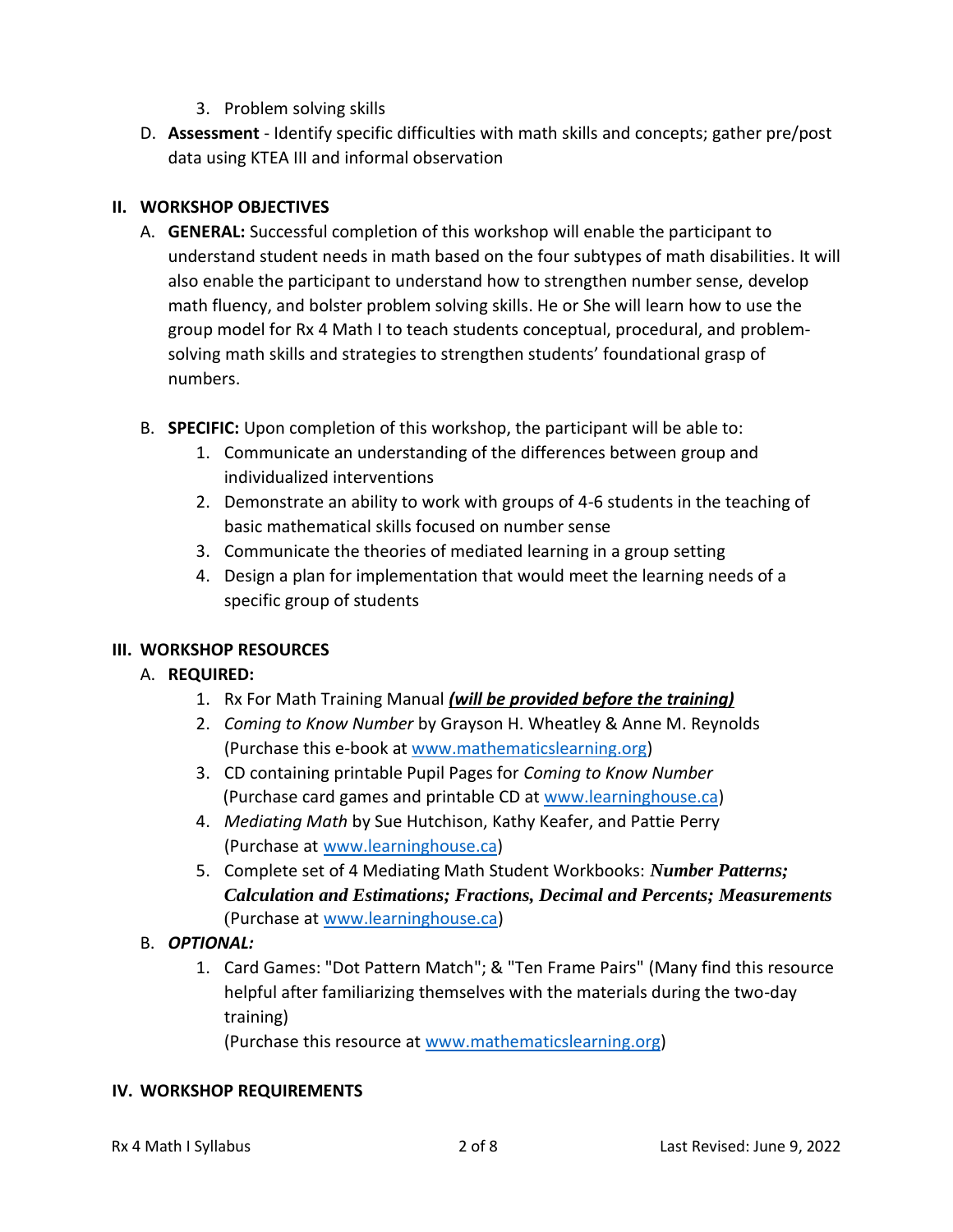#### A. **PREREQUISITE:** None

### B. **PRE-WORKSHOP PREPARATION:**

- 1. Read Part I "Helping Children Learn Mathematics" of Coming to Know Number, and familiarize yourself with Part II, "Pupil Activities".
- 2. Read the following articles
	- a. [Early Number Sense Plays a Role in Later Math Skills by Lauren](https://nildcanada.org/wp-content/uploads/2020/12/Early-number-sense-plays-role-in-later-math-skills.pdf)  [Neergaard](https://nildcanada.org/wp-content/uploads/2020/12/Early-number-sense-plays-role-in-later-math-skills.pdf)
	- b. [Is it Counting or Adding? by Sara Eisenhardt, Molly H. Fisher, Jonathan,](https://nildcanada.org/wp-content/uploads/2020/12/Is-It-Counting-or-Is-It-Adding.pdf)  [Thomas, Edna O. Schack, Janet](https://nildcanada.org/wp-content/uploads/2020/12/Is-It-Counting-or-Is-It-Adding.pdf) Tassell, and Margaret Yoder
	- c. [What is Conceptual Understanding? Balka, Hull, by and Harbin Mis](https://nildcanada.org/wp-content/uploads/2020/12/What-is-Conceptual-Understanding.pdf)
	- d. [Using Concreteness in Education by Megan C. Brown, Nicole M. McNeil,](https://nildcanada.org/wp-content/uploads/2020/12/Using-Concreteness-in-Education.pdf)  [and Arthur M. Glenberg](https://nildcanada.org/wp-content/uploads/2020/12/Using-Concreteness-in-Education.pdf)
- 3. Watch the three asynchronous lectures within the following link:
	- <https://vimeo.com/showcase/7554156> (password is RXM1).
- 4. Complete the following knowledge assessment prior to your live training date. [Rx 4 Math I Knowledge Assessment](https://docs.google.com/forms/d/11_mI9Al3gi0eavIS2eCc-8wPhAG_-VkrdIWQ5LsmzWg/edit)

#### C. **WORKSHOP ACTIVITIES:**

- 1. Acquire an understanding of number sense:
	- a. What is number sense?
	- b. Why is it so important?
	- c. How is number sense developed in young learners?
- 2. Demonstrate techniques taught with peers in a group setting.
- 3. Explain the differences between group and individualized models of instruction
- 4. Read research on group effectiveness and discuss the social aspects of learning.

#### **V. WORKSHOP WORKLOAD**

The time required for assignments has been estimated at four hours.

#### **VI. WORKSHOP EVALUATION**

Participants will practice the math techniques with a small group and receive feedback on their demonstrations. Proficiency with number sense activities and the ability to articulate their importance will be assessed.

#### **VII. PURPOSE**

- A. To provide small-group mathematical intervention that includes activities to strengthen the foundation of mathematical thinking which develops Number Sense.
- B. To immerse students in dynamic activities that foster the understanding of what numbers mean, to think and reason flexibly with numbers, use numbers to solve problems, spot unreasonable answers, understand how numbers can be taken apart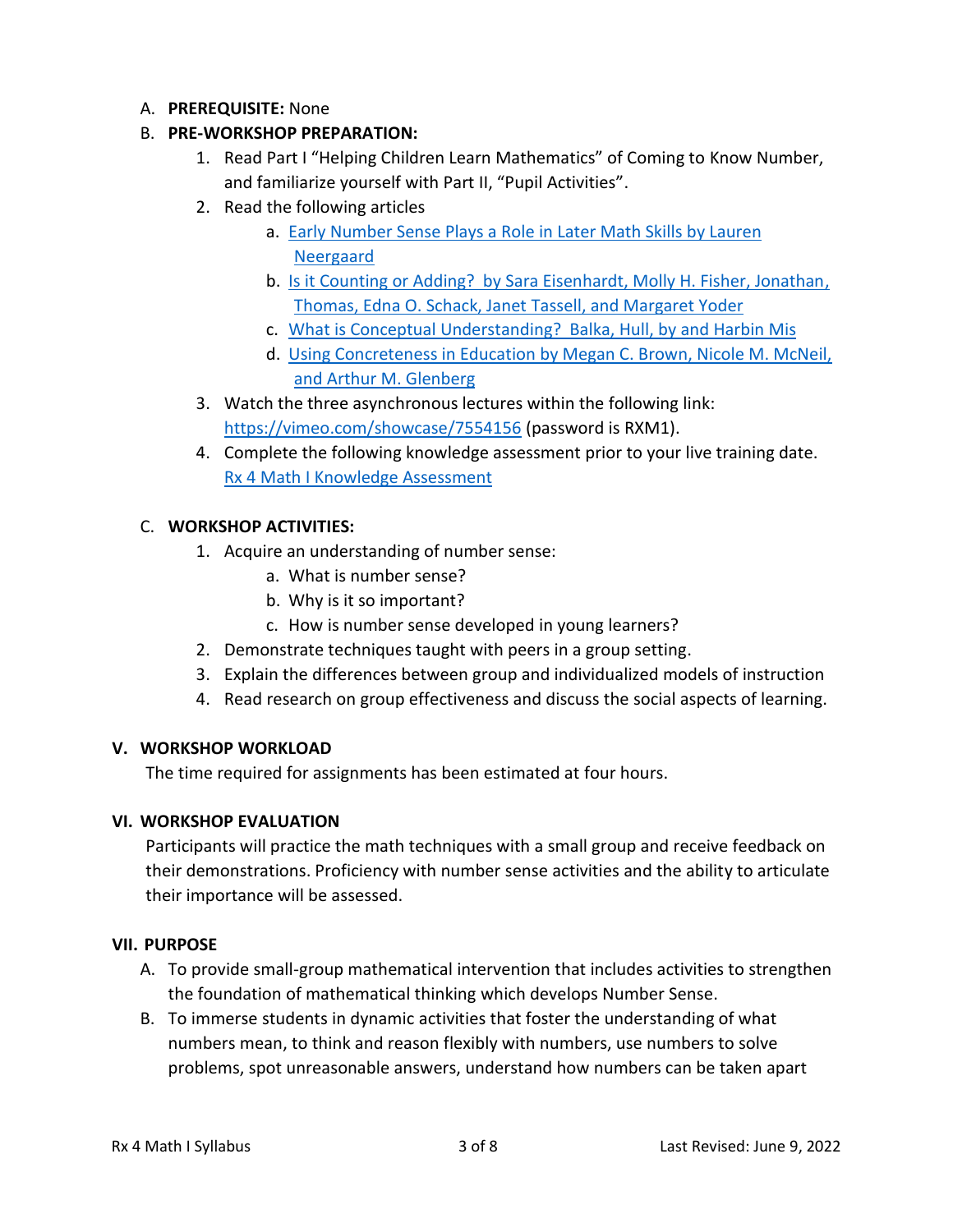and put together in different ways, see connections among operations, figure mentally, and make estimates.

- C. To strengthen the conceptual understanding of numbers and encourage the development of self-generated mathematical strategies for efficient mathematical methods that produce independent thinkers
- D. To provide instruction in mathematical language and problem solving through mediation, questioning, and small-group interactions where students' competency in routine and non-routine mathematical problems and awareness of patterns and relationships is strengthened.

### **VIII. GOALS**

Students will:

- A. Develop number sense by learning to:
	- 1. Think in collections
	- 2. Think in tens
	- 3. Think strategically
	- 4. Think conceptually
- B. Develop math fluency
- C. Develop math vocabulary
- D. Develop problem-solving strategies
- E. Strengthen cognitive functions through targeted intervention activities and specific questioning and feedback
- F. Apply growing understanding of numbers in problem-solving activities.
- G. Practice essential math skills through dynamic group activities.
- H. Reduce math anxiety.
- I. Learn how to effectively work in a small group setting with others.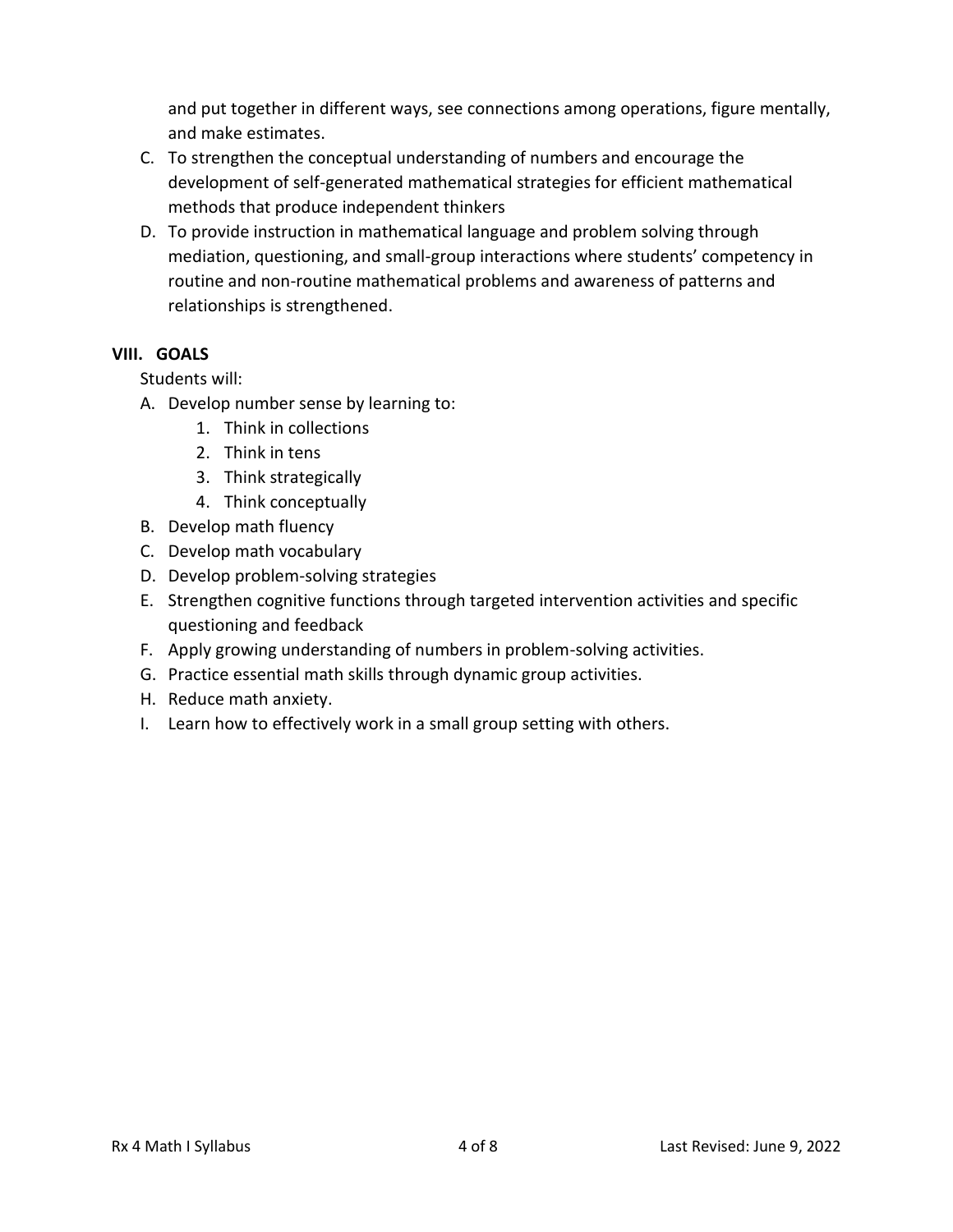| <b>CONTENT</b>                                                                                                                                                                                                                                                                                                                                  | <b>METHOD</b>                                                                                                                                                                                                                                      | <b>FOCUS</b>                                                                                                                                                                                                                                                                                                                                                                                                                                                                                                                                                                                                                                                                                                                                                                                                                                                                                                                                                                                                                                                                                                                                                                                                                           |
|-------------------------------------------------------------------------------------------------------------------------------------------------------------------------------------------------------------------------------------------------------------------------------------------------------------------------------------------------|----------------------------------------------------------------------------------------------------------------------------------------------------------------------------------------------------------------------------------------------------|----------------------------------------------------------------------------------------------------------------------------------------------------------------------------------------------------------------------------------------------------------------------------------------------------------------------------------------------------------------------------------------------------------------------------------------------------------------------------------------------------------------------------------------------------------------------------------------------------------------------------------------------------------------------------------------------------------------------------------------------------------------------------------------------------------------------------------------------------------------------------------------------------------------------------------------------------------------------------------------------------------------------------------------------------------------------------------------------------------------------------------------------------------------------------------------------------------------------------------------|
| <b>Quantitative Abilities:</b>                                                                                                                                                                                                                                                                                                                  | <b>Socratic Questioning</b>                                                                                                                                                                                                                        | <b>Math Disability Subtypes</b>                                                                                                                                                                                                                                                                                                                                                                                                                                                                                                                                                                                                                                                                                                                                                                                                                                                                                                                                                                                                                                                                                                                                                                                                        |
| <b>Number Sense</b><br>$\bullet$<br>(collections, patterns<br>and relationships)<br><b>Primary Numeric</b><br>$\bullet$<br>Abilities (subitizing<br>ordinality, counting and                                                                                                                                                                    | <b>Small Group Learning</b><br><b>Multi-Sensory</b>                                                                                                                                                                                                | 1. Verbal Dyscalculia<br>Procedural Dyscalculia<br>2.<br>Semantic Dyscalculia<br>3.<br>Visual-Spatial Dyscalculia<br>4.<br><b>Cognitive Functions</b>                                                                                                                                                                                                                                                                                                                                                                                                                                                                                                                                                                                                                                                                                                                                                                                                                                                                                                                                                                                                                                                                                  |
| arithmetic)<br><b>Secondary Numeric</b><br>$\bullet$<br>Abilities (number-<br>counting system,<br>arithmetic<br>computations, word<br>problems)<br>Conceptual<br>$\bullet$<br>Understanding<br>Math Fluency<br>$\bullet$<br>(efficiency, accuracy,<br>flexibility)<br>Math Vocabulary<br>٠<br><b>Problem Solving</b><br>$\bullet$<br>Strategies | <b>Dynamic Activities</b><br><b>Games</b><br><b>Mediated Learning</b><br><b>Experience</b><br>Intentionality<br>$\bullet$<br>Reciprocity<br>$\bullet$<br>Transcendence<br>$\bullet$<br>Meaning<br>٠<br>Competence<br>$\bullet$<br>Shared Behaviour | <b>INPUT</b><br><b>Clear Perception</b><br>$\bullet$<br>Exploration of the learning situation<br>$\bullet$<br>Receptive verbal tools and concepts<br>$\bullet$<br><b>Spatial Orientation</b><br>$\bullet$<br><b>Temporal Orientation</b><br>$\bullet$<br><b>Conservation of Constancies</b><br>$\bullet$<br>Precise and accurate data gathering<br>$\bullet$<br>Use of two or more sources of<br>$\bullet$<br>information<br><b>ELABORATION</b><br>Definition of the problem<br>$\bullet$<br>Select relevant cues<br>$\bullet$<br>Spontaneous comparative<br>$\bullet$<br>behaviour<br>Broad and wide mental field<br>$\bullet$<br>Planning Behaviour<br>$\bullet$<br>Summative Behaviour<br>$\bullet$<br>Project virtual relationships<br>$\bullet$<br>Pursue logical evidence<br>$\bullet$<br>Ability to internalize events<br>$\bullet$<br>Inferential-Hypothetical thinking<br>$\bullet$<br><b>Planning Behaviour</b><br>Elaboration of cognitive categories<br>Grasp of reality<br><b>OUTPUT</b><br><b>Communication modalities</b><br>$\bullet$<br>Participatory Output Responses<br>Worked through Output Responses<br>$\bullet$<br>Expressive verbal tools<br>$\bullet$<br>Data Output<br><b>Visual Transport</b><br>Behaviour |

# **Rx For Math Workshop Breakdown**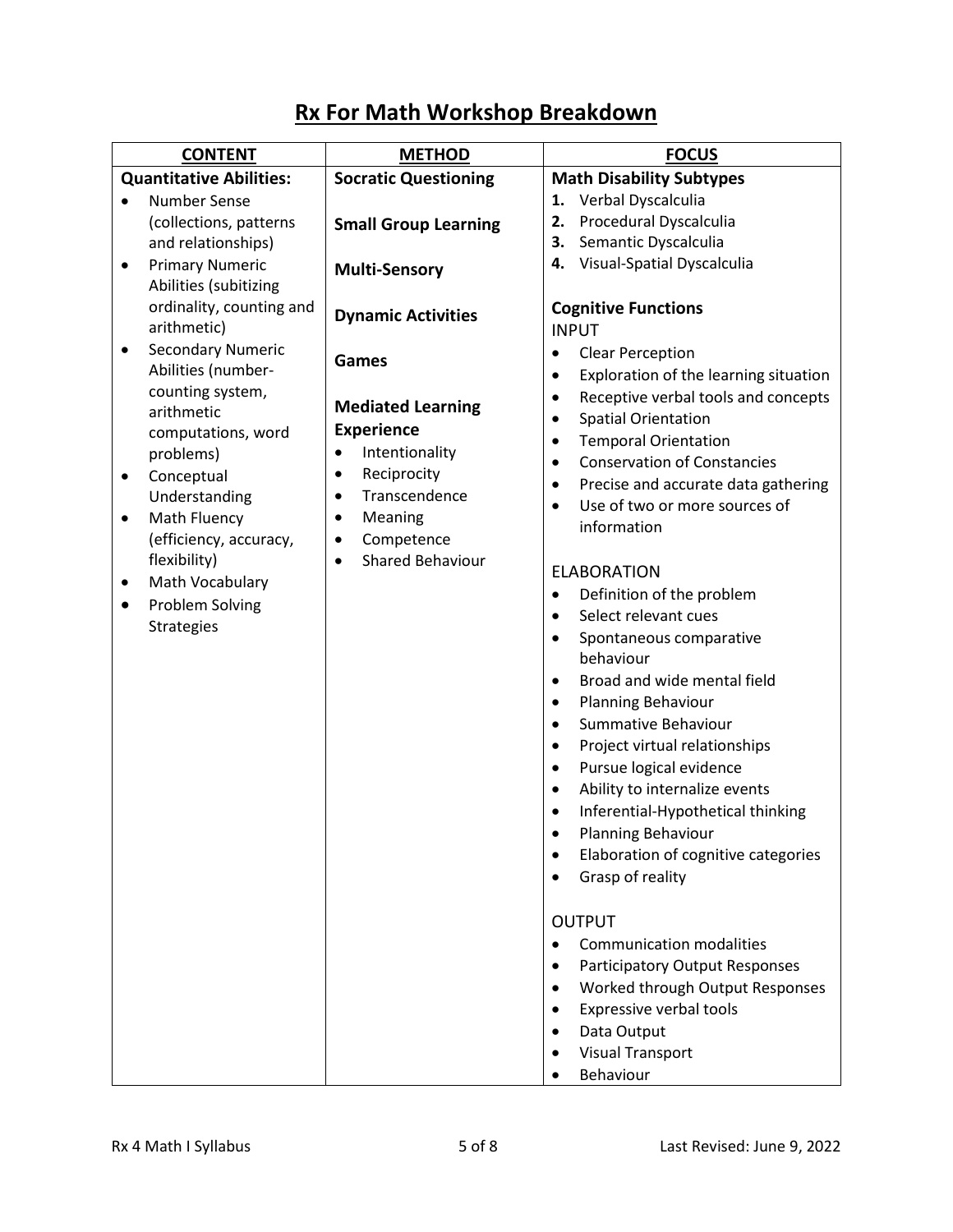#### **SELECTED BIBLIOGRAPHY**

- Albrami, P. C., Lou, Y., Chambers, B., Poulsen, C., Spence, J. C. (2000). Why should we group students within-class for learning? *Educational Research and Evaluation, 6(2).*
- Ashcraft, Mark. (2002) *Math anxiety: personal, educational, and cognitive consequences. Current Directions in Psychological Science, 11 (5), 181-185.*
- Boaler, Jo. (2012)*. Times tests and developmental math anxiety. Retrieved April 9, 2014, from Education Week website: <http://www.edweek.org/ew/articles/2012/07/03/36boaler.h31.html>*
- Burns, Marilyn*. About Teaching Mathematics: A K-8 Resource. 3rd ed.* Sausalito, CA: Math Solutions, 2007. Print.
- Burns, Marilyn. "How I Boost My Students' Number Sense." *Instructor Magazine,* April 1997: 49-54. Web.
- Carlyle, Ann, and Brenda Mercado*. Teaching Preschool and Kindergarten Math: More than 175 Ideas, Lessons, and Videos for Building Foundations in Math, a Multimedia Professional Learning Resource.* Sausalito, CA: Math Solutions, 2012. Print.
- Cartney, P., & Rouse, A. (2006)*.* The emotional impact of learning in small groups: highlighting the impact on student progression and retention. *Teaching in Higher Education, 11(1), 79-91.*
- Chapin, Suzanne H., and Art Johnson. *Math Matters: Understanding the Math You Teach, Grades K-8.* Sausalito, CA: Math Solutions Publications, 2006. Print.
- Chapin, Suzanne H., Mary Catherine. O'Connor, and Nancy Canavan Anderson. *Classroom Discussions: Using Math Talk to Help Students Learn, Grades K-6.* Sausalito, California: Math Solutions, 2009. Print*.*
- Cognitive Research Program. (1996). Mediated learning in and out of the classroom. Arlington Heights, IL: IRI/SkyLight Training and Publishing, Inc.
- Conklin, Melissa, and Stephanie Sheffield. *It Makes Sense! Using the Hundreds Chart to Build Number Sense.* Sausalito, CA: Math Solutions, 2012. Print.
- Emory, Mike. (2009). UH psychology professor focusing on anxiety's effect on learning. Retrieved April 9, 2014 from University of Houston's website: [http://www.uh.edu/news-events/stories/2009articles](https://uh.edu/news-events/stories/2019/october-2019/101419-hope-anxiety-gallagher.php)  [september2009/0916AnxietyResearch.php](https://uh.edu/news-events/stories/2019/october-2019/101419-hope-anxiety-gallagher.php)
- Feifer, Steven. *The Neuropsychology of Mathematics: Diagnosis and Intervention*. Middletown, MD: School Neuropsych Press, LLC, 2005.
- Foorman, B. R., & Torgesen, J. (2001). Critical elements of classroom and smallgroup instruction promotes reading success in all children. *Learning Disabilities Research & Practice,* 16(4), 203-212.
- Fuchs, D. (2001). *Upgrading preparatory work to augment reading development: UPWARD for students with disabilities.* Final Report, Vanderbilt University, Nashville, TN.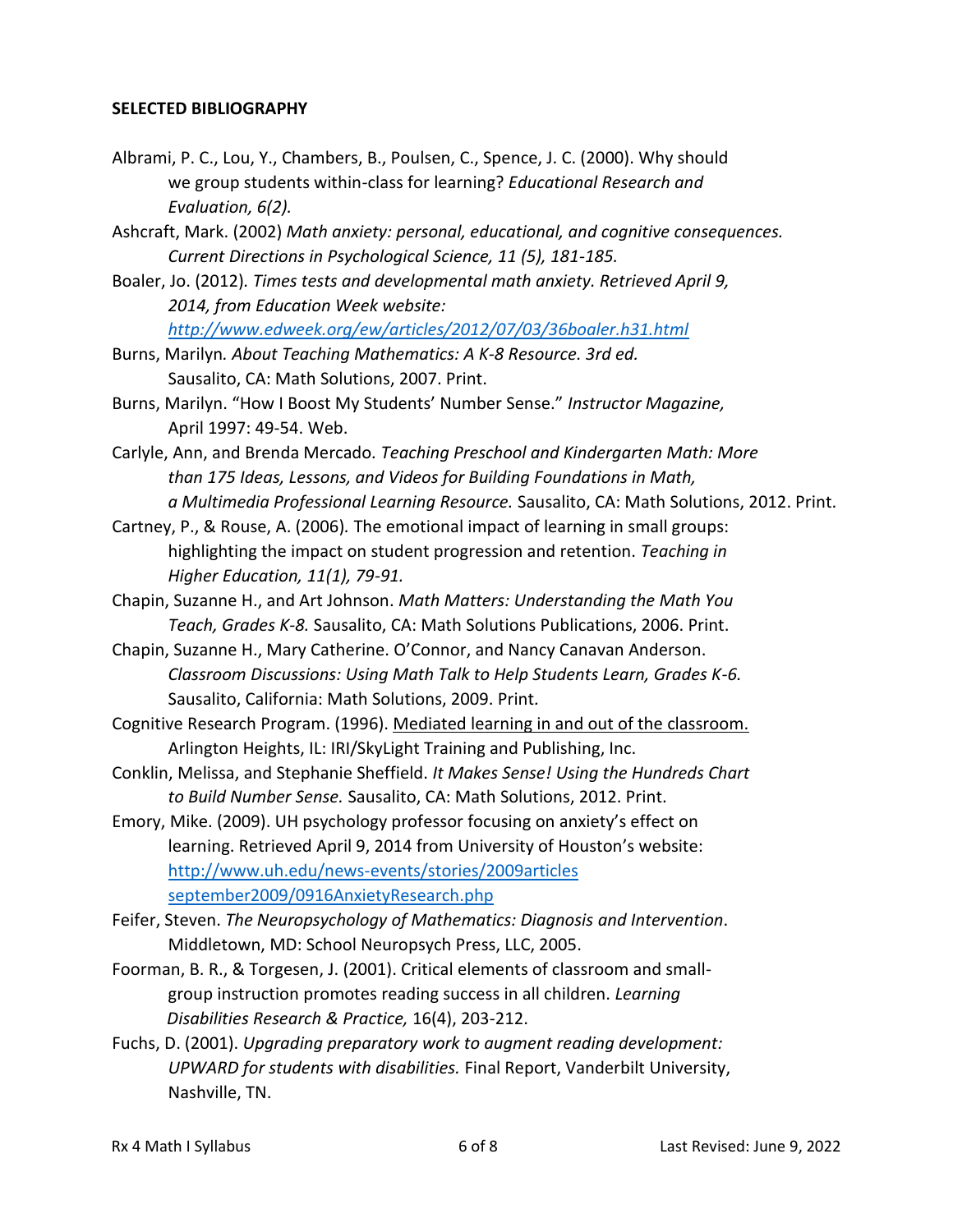- Fuchs, D., Fuchs, L., Yen, L., McMaster, K., Svenson, E., Yang, N., Young, C., Morgan, P., Gilbert, T., Jaspers, J., Jernigan, M., Yoon, E., King, S. (2001). Developing first-grade reading fluency through peer mediation. *Teaching Exceptional Children,* Nov/Dec. pp.34-40.
- Fulk, B. M., & King, K. (2001). Classwide peer tutoring at work. *Teaching Exceptional Children,* Nov/Dec. pp. 49-53.
- Geary, D.C. (2000). From infancy to adulthood: the development of numeric abilities. *European Child and Adolescent Psychiatry,* 9(2), 11-16.
- Gersten, R., and D. Chard. "Number Sense: Rethinking Arithmetic Instruction for Students with Mathematical Disabilities." *The Journal of Special Education 33.1 (1999): 18-28.* Print.
- Haskell, S. H. (2000). The determinants of arithmetic skills in young children: Some observations. *European Child and Adolescent Psychiatry,* 9, 1177-1186.
- Jones, A. (2002). Teaching for learning is in education: Assessing the effectiveness of small group problem-solving/discussion events in large class teaching. *Proceedings of the 15th Annual Conference of the International Academy for Information Management.*
- Kaufman, R. & Burden, R. (2004). Peer tutoring between young adults with severe and complex learning difficulties: The effects of mediation training with Feuerstein's Instrumental Enrichment programme. *European Journal of Psychology of Education, XIX (1).*
- Kaufman, Alan S., PhD, & Nadeen L. Kaufman, EdD. (2004). Pearson Assessments, KTEA II.
- Korkman, M., (1999). Applying Luria's diagnostic principles in the neuropsychological assessment of children. *Neuropsychology Review, 9 (2), 89-1103.*
- Kozulin, A. (1990). Vygotsky's psychology: A biography of ideas. Cambridge, MA: Harvard University Press.
- Lavoie, R. (2005). It's so much work to be your friend. New York: Touchstone
- Lerner, J. (2000). Learning disabilities: Theories, diagnosis, and teaching strategies. Boston, MA: Houghton Mifflin Company.
- Neergaard, Lauran. "Early Number Sense Plays Role in Later Math Skills." *Associated Press (2013): n. page. Yahoo!* News. 26 Mar. 2013. Web.
- Ormrod, J.E. (2010). Anxiety in the Classroom. Retrieved April 9, 2014 from Education Week website:

[http://www.education.com/reference/article/anxiety-classroom/](https://childmind.org/article/classroom-anxiety-in-children/)

- Parrish, Sherry. *Number Talks: Helping Children Build Mental Math and Computation Strategies, Grades K-5*. Sausalito, CA: Math Solutions, 2010. Print.
- Russell, Deb. (2014). Dispel the Math Myths. Retrieved April 9, 2014 from About.com "Mathematics" website: [http://math.about.com/cs/mathreform/a/myths\\_2.htm](http://math.about.com/cs/mathreform/a/myths_2.htm)